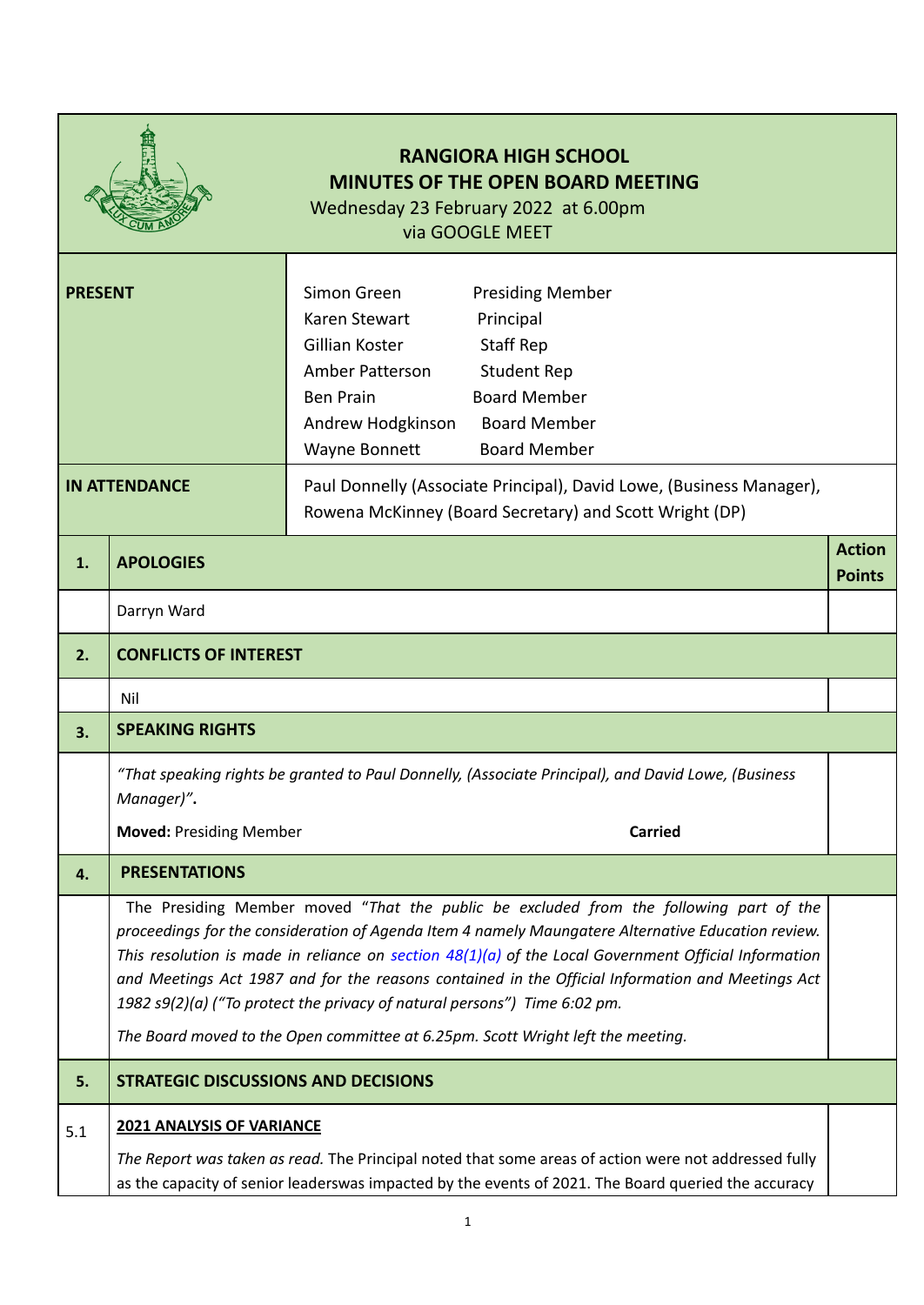|                                                                                                                                                                                                                                                                                                                                                                                                     | of the NCEA data. It was noted that some papers were still missing and two staff had been identified<br>as having not loaded some data. The Principal indicated that final NCEA data would be uploaded<br>before the Analysis was sent to the MoE.                                                              |  |  |  |  |  |
|-----------------------------------------------------------------------------------------------------------------------------------------------------------------------------------------------------------------------------------------------------------------------------------------------------------------------------------------------------------------------------------------------------|-----------------------------------------------------------------------------------------------------------------------------------------------------------------------------------------------------------------------------------------------------------------------------------------------------------------|--|--|--|--|--|
|                                                                                                                                                                                                                                                                                                                                                                                                     | <b>2022-2025 ANNUAL PLAN</b>                                                                                                                                                                                                                                                                                    |  |  |  |  |  |
| The Principal noted that the format and process was different to last year's plan with Board members<br>5.2<br>joined by members of the SLT and a Facilitator to develop the priorities and goals. The Priorities have<br>been summarised into key goals with clear actions. The school will undertake Kaban Agile<br>(monitoring tool) to follow the progress against the priorities and targetes. |                                                                                                                                                                                                                                                                                                                 |  |  |  |  |  |
|                                                                                                                                                                                                                                                                                                                                                                                                     | Resolution 2022/OP/001                                                                                                                                                                                                                                                                                          |  |  |  |  |  |
|                                                                                                                                                                                                                                                                                                                                                                                                     | "That the Board approve - subject to the relevant changes being made                                                                                                                                                                                                                                            |  |  |  |  |  |
|                                                                                                                                                                                                                                                                                                                                                                                                     | The Analysis of Variance and the 2022-2025 Annual Plan.<br>1.<br>That these reports be made available to the Public through the school website and through a paper copy at<br>2.<br>the schools reception"                                                                                                      |  |  |  |  |  |
|                                                                                                                                                                                                                                                                                                                                                                                                     | Carried: All<br><b>Moved: Presiding Member</b>                                                                                                                                                                                                                                                                  |  |  |  |  |  |
| 6.                                                                                                                                                                                                                                                                                                                                                                                                  | <b>ADMINISTRATION</b>                                                                                                                                                                                                                                                                                           |  |  |  |  |  |
| 6.1                                                                                                                                                                                                                                                                                                                                                                                                 | <b>CONFIRMATION OF PREVIOUS MINUTES</b>                                                                                                                                                                                                                                                                         |  |  |  |  |  |
|                                                                                                                                                                                                                                                                                                                                                                                                     | That the minutes of the meeting dated 15 December 2021 be accepted as a true and accurate                                                                                                                                                                                                                       |  |  |  |  |  |
|                                                                                                                                                                                                                                                                                                                                                                                                     | record.                                                                                                                                                                                                                                                                                                         |  |  |  |  |  |
|                                                                                                                                                                                                                                                                                                                                                                                                     | <b>SECONDED:</b> Gillian Koster<br><b>MOVED: Ben Prain</b><br><b>CARRIED</b>                                                                                                                                                                                                                                    |  |  |  |  |  |
| 6.2                                                                                                                                                                                                                                                                                                                                                                                                 | <b>MATTERS ARISING</b><br>Discussed in Agenda 5 - Analysis of Variance and 2022-2025 Annual Plan                                                                                                                                                                                                                |  |  |  |  |  |
| 6.3                                                                                                                                                                                                                                                                                                                                                                                                 | <b>GENERAL BUSINESS</b>                                                                                                                                                                                                                                                                                         |  |  |  |  |  |
|                                                                                                                                                                                                                                                                                                                                                                                                     | Disposal of Archive Material - The Board agreed to the disposal as per the Memo.                                                                                                                                                                                                                                |  |  |  |  |  |
|                                                                                                                                                                                                                                                                                                                                                                                                     | Resolution 2022/OP/002                                                                                                                                                                                                                                                                                          |  |  |  |  |  |
|                                                                                                                                                                                                                                                                                                                                                                                                     | "That the Board approves the destruction of Rangiora High School Personnel Records, International Student<br>Records, Governance Records and Student Records as identified within the Memo and in accordance with the<br>Ministry of Education School Records - Retention/Disposal Schedule"                    |  |  |  |  |  |
|                                                                                                                                                                                                                                                                                                                                                                                                     | Carried: All<br><b>Moved: Presiding Member</b>                                                                                                                                                                                                                                                                  |  |  |  |  |  |
|                                                                                                                                                                                                                                                                                                                                                                                                     |                                                                                                                                                                                                                                                                                                                 |  |  |  |  |  |
|                                                                                                                                                                                                                                                                                                                                                                                                     | Board Contact Information - Noted as current.                                                                                                                                                                                                                                                                   |  |  |  |  |  |
|                                                                                                                                                                                                                                                                                                                                                                                                     | Conflict of Interest Register - The 2022 register is currently in the process of being updated with<br>member declarations of interest.                                                                                                                                                                         |  |  |  |  |  |
|                                                                                                                                                                                                                                                                                                                                                                                                     | PTA President Retirement - The Board noted that the current PTA president last meeting was on the 8<br>March. The Board agreed to the purchase of a gift to thank Victoria for her work with the PTA. The<br>Board enquired if PTA meetings were widely published within the schools communication outlets. The |  |  |  |  |  |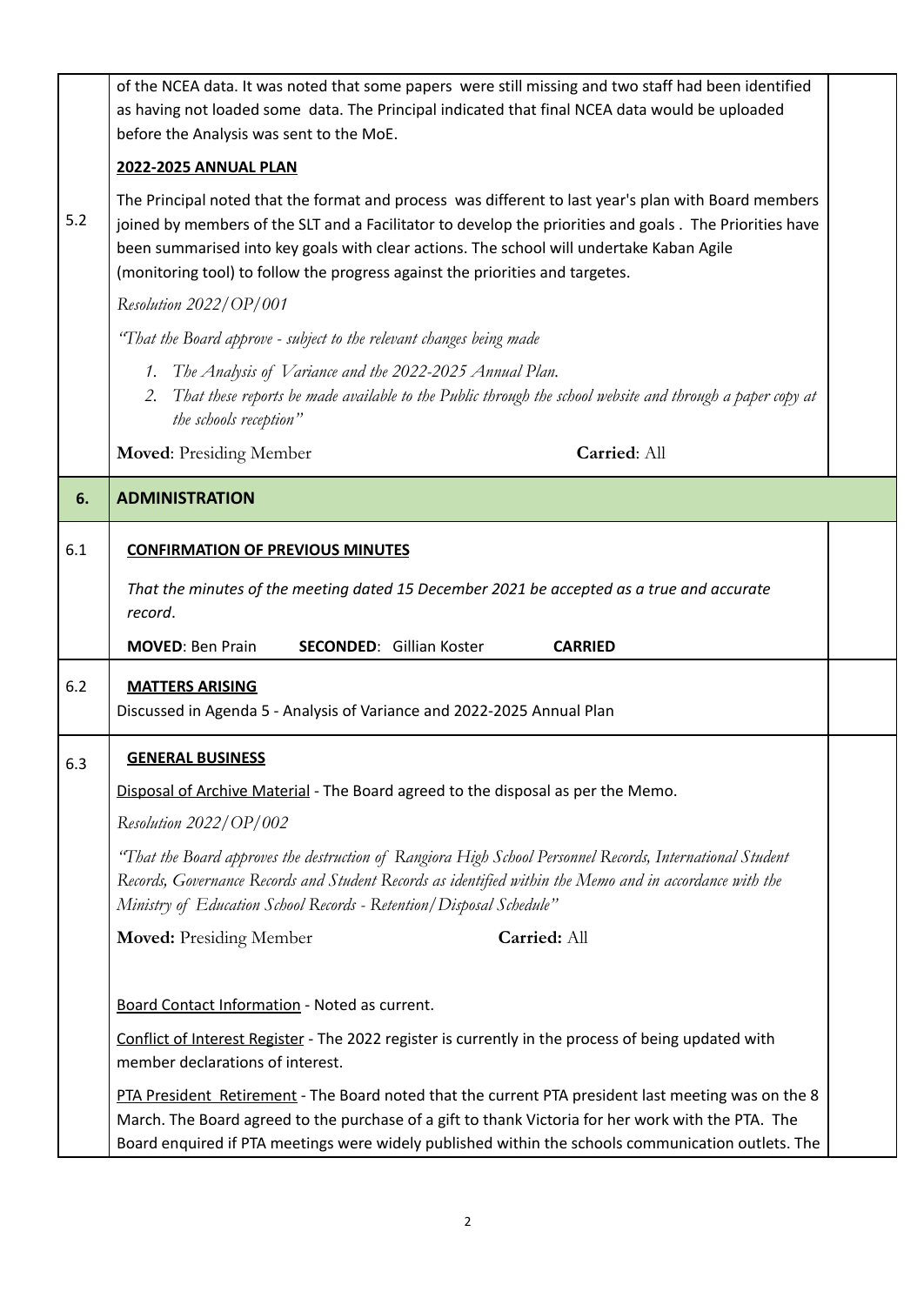|                                      | Principal noted that this request had been made to the DP (Student Success, Achievement &<br>Resourcing)                                                                                                                                                                                                                                            |                      |  |  |  |
|--------------------------------------|-----------------------------------------------------------------------------------------------------------------------------------------------------------------------------------------------------------------------------------------------------------------------------------------------------------------------------------------------------|----------------------|--|--|--|
|                                      | Acting Board Presiding Member provision - The Principal requested a list of board members who were<br>happy to step into the Acting Presiding Member role if either the Presiding Member or Deputy<br>Presiding Member were unwell. The following members agreed to fill the role (in order) - Gillian<br>Koster, Wayne Bonnett, Andrew Hodgkinson. |                      |  |  |  |
| Auditors report/Annual Accounts 2021 |                                                                                                                                                                                                                                                                                                                                                     |                      |  |  |  |
|                                      | Resolution 2022/OP/003                                                                                                                                                                                                                                                                                                                              |                      |  |  |  |
|                                      | "That the Board authorises the Board Presiding Member and Principal to sign the Statement of Responsibility<br>and Representation Letter for the 2021 Annual Accounts on the Board's behalf when confirmation has been<br>received that the audit has been completed"                                                                               |                      |  |  |  |
| 7.                                   | <b>MONITORING</b>                                                                                                                                                                                                                                                                                                                                   |                      |  |  |  |
| 7.1                                  | <b>PRINCIPALS REPORT T1 WK4</b>                                                                                                                                                                                                                                                                                                                     | AP 001<br><b>STK</b> |  |  |  |
|                                      | The Principal spoke to the report, summarising the following:                                                                                                                                                                                                                                                                                       |                      |  |  |  |
|                                      | 1. NCEA results - down in comparison to tracking data expected. 2022 data will be reviewed<br>to determine possible reasons.                                                                                                                                                                                                                        |                      |  |  |  |
|                                      | 2. Ako and Wānanga - Frameworks are now in place and learning programmes are in place in<br>order to look next at pedagogical practices.                                                                                                                                                                                                            |                      |  |  |  |
|                                      | 3. Standdown/suspensions - Working on ensuring that all measures have been taken prior to                                                                                                                                                                                                                                                           |                      |  |  |  |
|                                      | the students being seen by the Principal and/or Board.                                                                                                                                                                                                                                                                                              |                      |  |  |  |
|                                      | 4. Health and Safety -To date the school had 16 covid cases. An operational manual has been                                                                                                                                                                                                                                                         |                      |  |  |  |
|                                      | designed for staff to provide a system of processes for each traffic light setting to ensure<br>the school continues in its delivery of learning to students.                                                                                                                                                                                       |                      |  |  |  |
|                                      | The Board queried how the schools standdown/suspension data compared with other schools                                                                                                                                                                                                                                                             |                      |  |  |  |
|                                      | within the Canterbury district and nationwide. The principal will conduct an analysis of results and<br>provide this information in the Principal's report T1 Wk9<br>ACTION POINT: STK to provide an analysis of data re: student standdown/suspensions in<br>comparison with schools within the Canterbury district and/or nationwide.             |                      |  |  |  |
|                                      |                                                                                                                                                                                                                                                                                                                                                     |                      |  |  |  |
|                                      |                                                                                                                                                                                                                                                                                                                                                     |                      |  |  |  |
|                                      | The report was received.                                                                                                                                                                                                                                                                                                                            |                      |  |  |  |
|                                      | <b>MOVED: Karen Stewart</b><br><b>SECOND:</b> Andrew Hodgkinson<br><b>CARRIED</b>                                                                                                                                                                                                                                                                   |                      |  |  |  |
| 7.2                                  | <b>FINANCE REPORTS - DECEMBER 2021</b>                                                                                                                                                                                                                                                                                                              |                      |  |  |  |
|                                      | The Business Manager indicated the report was subject to the annual audit with further                                                                                                                                                                                                                                                              |                      |  |  |  |
|                                      | information available after the audit process has been completed.                                                                                                                                                                                                                                                                                   |                      |  |  |  |
|                                      | The report was received.                                                                                                                                                                                                                                                                                                                            |                      |  |  |  |
| 7.3                                  | <b>FINANCE &amp; PROPERTY COMMITTEE MEETING</b>                                                                                                                                                                                                                                                                                                     |                      |  |  |  |
|                                      |                                                                                                                                                                                                                                                                                                                                                     |                      |  |  |  |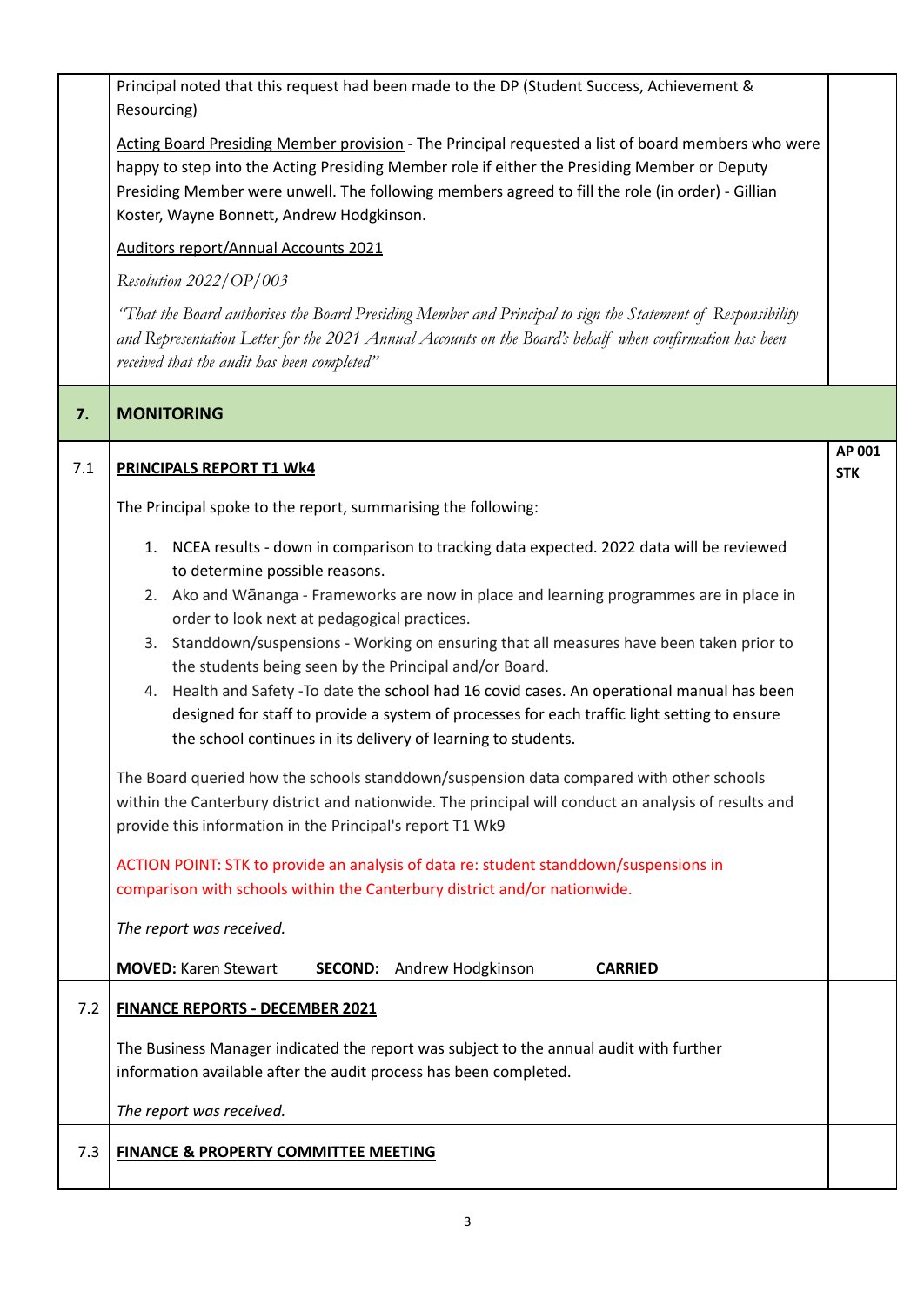|     | of 2021 for unexpected expenses such as principal's appointment. The focus of the meeting was<br>regarding the school accounts. It was noted the budget would be finalised after 1 March and<br>would be presented at the 30 March meeting.                                                                                                           |                |  |  |
|-----|-------------------------------------------------------------------------------------------------------------------------------------------------------------------------------------------------------------------------------------------------------------------------------------------------------------------------------------------------------|----------------|--|--|
|     | Recommendations put to the Board by the Finance and Property committee included banked<br>staffing and Delegation approval.<br>1. Annual Delegations                                                                                                                                                                                                  |                |  |  |
|     |                                                                                                                                                                                                                                                                                                                                                       |                |  |  |
|     | Resolution 2022/OP/004                                                                                                                                                                                                                                                                                                                                |                |  |  |
|     | "That the Board approves for 2022 the current Annual Delegation Schedule for the Principal, Associate<br>Principal and Business Manager"                                                                                                                                                                                                              |                |  |  |
|     | <b>Carried</b><br><b>Moved: Wayne Bonnett</b> Seconded: Presiding Member                                                                                                                                                                                                                                                                              |                |  |  |
|     | 2. Banked Staffing                                                                                                                                                                                                                                                                                                                                    |                |  |  |
|     | Resolution 2022/OP/005                                                                                                                                                                                                                                                                                                                                |                |  |  |
|     | "That for the 2022 Rangiora High School school year, all relievers will be coded "TS" (Teachers' Salaries).<br>Any consequential overuse will be charged to the cheapest salary (but not a Beginning Teacher receiving the $BT$<br>allowance) and funded from the reliever budget/s and/or managed during Pay Periods 23-26 of the school<br>$year$ " |                |  |  |
|     | <b>Carried</b><br><b>Moved: Wayne Bonnett</b><br><b>Seconded: Presiding Member</b>                                                                                                                                                                                                                                                                    |                |  |  |
| 7.4 | Uniform and Branding Committee                                                                                                                                                                                                                                                                                                                        | <b>Uniform</b> |  |  |
|     | The Board were informed that the Uniform and Brading sub-committee were still to have a<br>meeting to discuss the recommendations made by Julia Malcolm in November 2021.                                                                                                                                                                             |                |  |  |
|     | The Board noted that the school has a uniform guideline rather than a uniform policy and<br>questioned if this issue was a board issue or a management issue. The Board recognised that any<br>changes to the school uniform was a multifaceted issue with consideration to be given to                                                               |                |  |  |
|     | 1. Staff input                                                                                                                                                                                                                                                                                                                                        |                |  |  |
|     | What is the RHS public brand style<br>2.<br>Results of the uniform survey - attention must be given to the hair colour and facial<br>3.                                                                                                                                                                                                               |                |  |  |
|     | piercing response.                                                                                                                                                                                                                                                                                                                                    |                |  |  |
|     | 4. Implementation period<br>5. Need for strong guidelines surrounding any decisions                                                                                                                                                                                                                                                                   |                |  |  |
|     | Research and comparison with other schools - using Christchurch schools as a benchmark<br>6.<br>7. Need to work with new principal in Term 2                                                                                                                                                                                                          |                |  |  |
|     | The Board agreed that the sub-committee needed to gather further information and research and                                                                                                                                                                                                                                                         |                |  |  |
|     | provide the Board with a draft uniform policy with specific wording and strong guidelines taking                                                                                                                                                                                                                                                      |                |  |  |
|     | into account the responses from the uniform survey.                                                                                                                                                                                                                                                                                                   | Commit         |  |  |
| 7.5 | <b>Annual Review of Committee Delegations/TOR</b>                                                                                                                                                                                                                                                                                                     | tees           |  |  |
|     | The Board agreed that each committee should review their terms of reference and delegations<br>schedule and report back to the Board.                                                                                                                                                                                                                 |                |  |  |
|     |                                                                                                                                                                                                                                                                                                                                                       |                |  |  |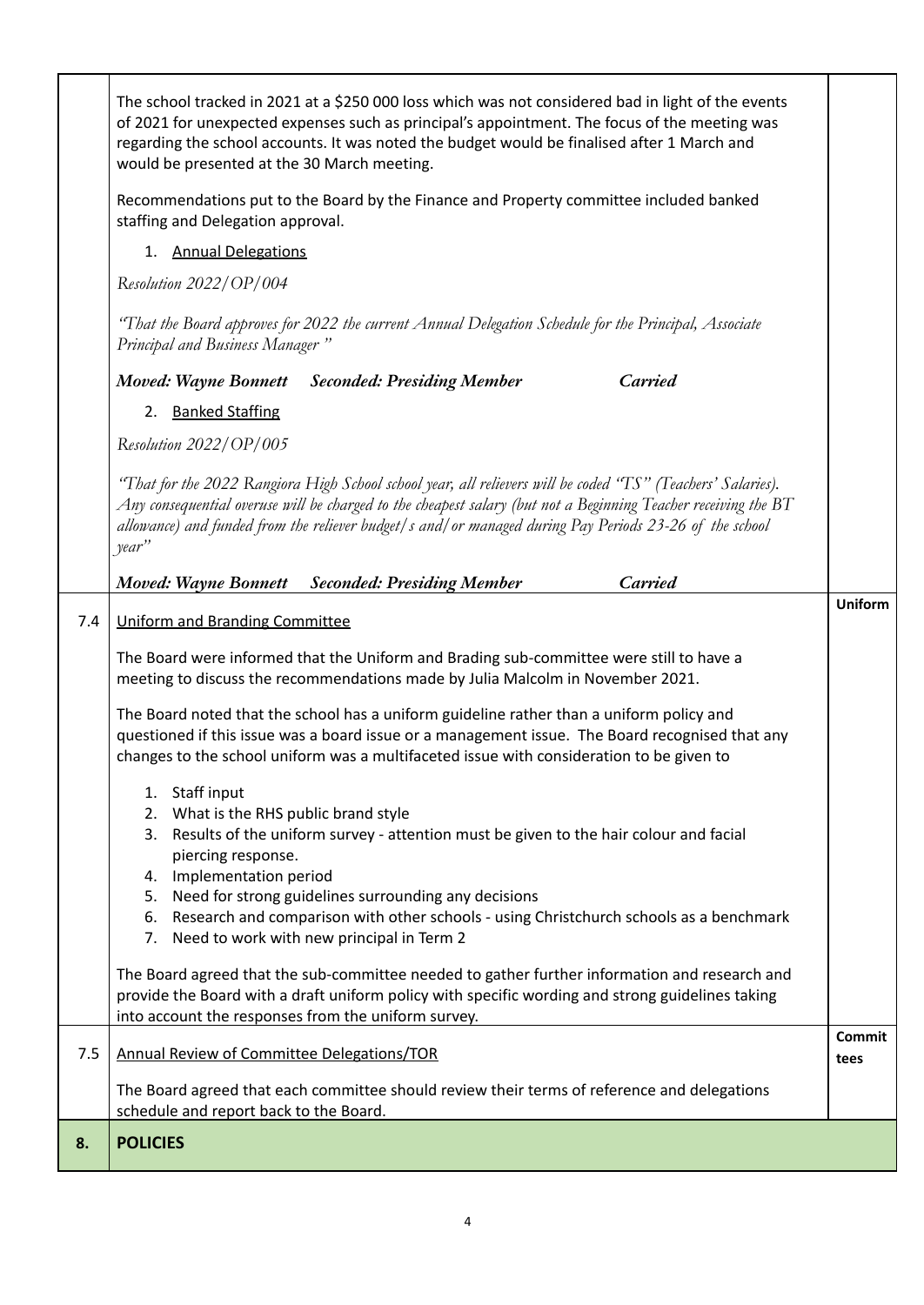1. Financial Administration Policies and Processes Manual

Two major changes have been made to this manual. Para 4.5 (Funds held on behalf, or in trust) and Para 5.5 - Account Payment Process.

*Resolution 2022/OP/006*

*"That the updated Annual Financial Administration Policies and Processes Manual be adopted for 2022" Moved: Wayne Bonnett Seconded: Ben Prain Carried*

## 2. Appointments Policy

*Resolution 2022/OP/007*

*"That - subject to the amendments being made - the Appointments Policy be approved"*

*Moved: Karen Stewart Seconded: Andrew Hodgkinson Carried*

3. International Students - Managing the Vaccination Status of Residential Caregivers and International Students

The Board agreed that the wording in the policy be amended to reflect that persons over 5 years of age be vaccinated in the household

*Resolution 2022/OP/008*

*"That - subject to the amendments being made - the International Students Policy be approved"*

*Moved: Karen Stewart Seconded: Gillian Koster Carried*

## 4. Curriculum Policy

The Board approved the Curriculum policy for consultation. This policy will be reviewed at the next Board meeting.

*The Board breaked at 7:41pm and returned at 7:50pm*

## 5. Staff Leave Policy

The Principal referred to the Briefing Paper, noting the Ministry for Education (MoE) has provided guidelines around sick leave situations under the Covid-19 Protection Framework. These guidelines were not consistent with the schools current staff leave policy. In particular, the scenario of paying discretionary leave if the staff member has insufficient sick leave to cover their absence.

MoE guidelines indicate that staff sick leave will be disregarded if staff are required to isolate as a close contact, test positive for Covid-19 or are caring for a dependent who has Covid-19. These provisions refer to teaching staff and the principal and not support staff.

However there are staff with insufficient sick leave entitlement to cover leave due to Covid-19

The Board needed to consider the following:

- 1. The issue was the effect on staff who have insufficient leave to cover their absence
- 2. Changing the current staff leave policy to allow the Principal delegation to approve discretionary leave with pay
	- a. for those staff who have no sick leave entitlement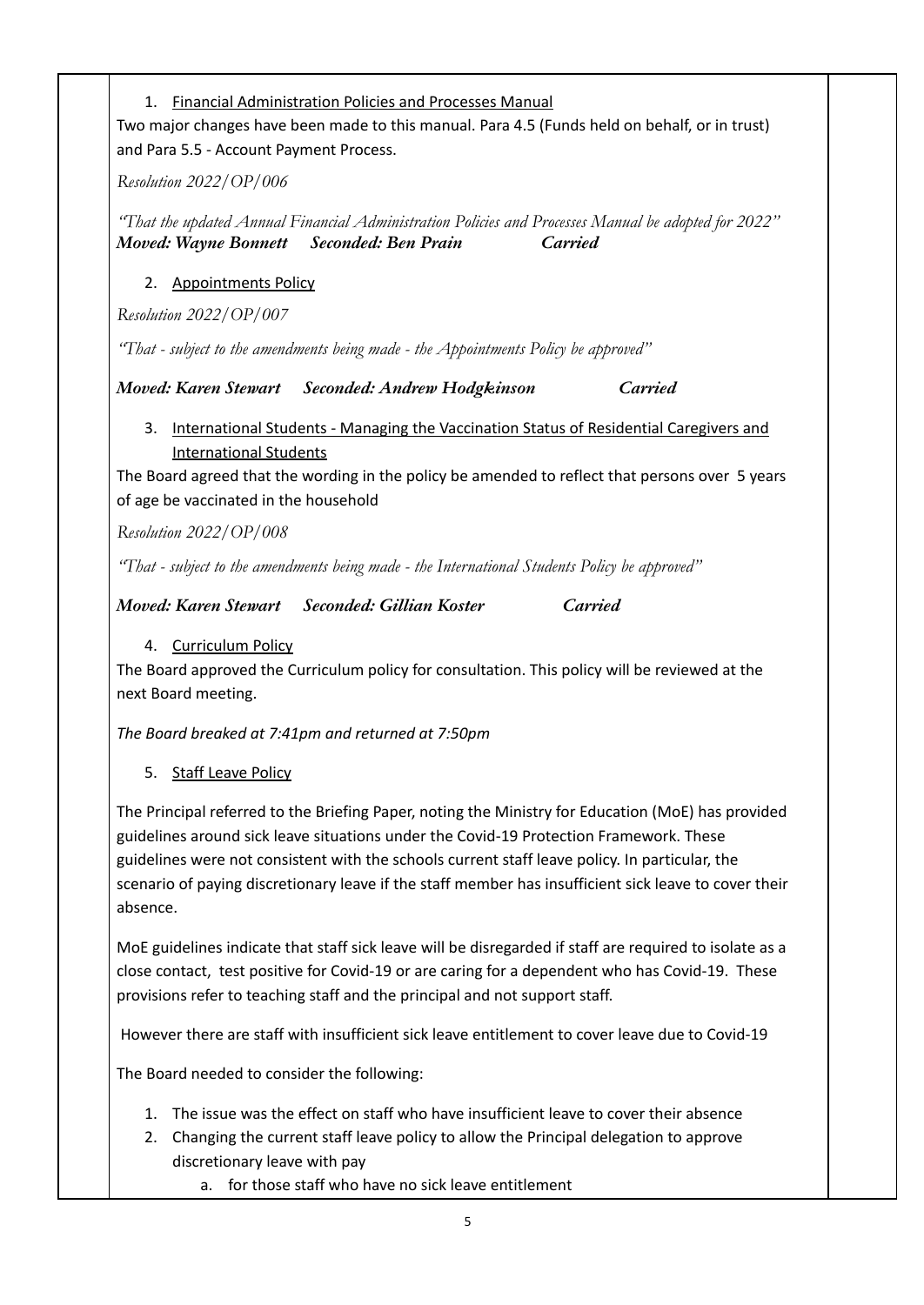|     | b. For staff required to isolate and unable to work from home                                                                                                                        |            |  |  |  |
|-----|--------------------------------------------------------------------------------------------------------------------------------------------------------------------------------------|------------|--|--|--|
|     | Guidelines around the Principals delegation to approve paid discretionary leave.<br>C.                                                                                               |            |  |  |  |
|     | The Business Manager estimated the potential cost to the Board was between \$40 000 - \$100 000.                                                                                     |            |  |  |  |
|     | The Board queried if this was a school issue or a sector wide issue. The Principal indicated it was an                                                                               |            |  |  |  |
|     | education sector issue and that the school has sufficient resources to cover potential costs.                                                                                        |            |  |  |  |
|     |                                                                                                                                                                                      |            |  |  |  |
|     | The Board agreed that as a PCBU they had a duty of care to staff and to ensure fairness and equity                                                                                   |            |  |  |  |
|     | be applied to all staff regardless if they are teaching or support. The Board agreed that evidence                                                                                   |            |  |  |  |
|     | from the DHB or MoE should be provided for those staff required to isolate if they test positive;                                                                                    |            |  |  |  |
|     | have a child/ren under 14 year who is positive; or need to isolate as a household contact and have                                                                                   |            |  |  |  |
|     | insufficient sick leave. Furthermore, any discretionary leave would be paid after their sick leave                                                                                   |            |  |  |  |
|     | entitlement was exhausted. This additional paid leave provision would only be paid whilst the                                                                                        |            |  |  |  |
|     | MoE guidelines are in place.                                                                                                                                                         |            |  |  |  |
|     | The Board requested the Principal provide additional parameters surrounding her delegation via                                                                                       |            |  |  |  |
|     | an email motion which the Board would then consider and pass as a resolution.                                                                                                        |            |  |  |  |
|     |                                                                                                                                                                                      |            |  |  |  |
|     | RESOLUTION 2022/OP/009                                                                                                                                                               |            |  |  |  |
| 9.  | PROFESSIONAL DEVELOPMENT                                                                                                                                                             |            |  |  |  |
|     | The Business Manager and Principal collaboratively reviewed the three surveys completed by the                                                                                       | AP 002     |  |  |  |
|     | Board in 2021 and provided five recommendations in relation to the Boards PLD.                                                                                                       | STK/       |  |  |  |
|     | 1. Review of school board responsibilities - RHS Governance Framework is built into the                                                                                              | <b>MKR</b> |  |  |  |
|     | <b>Boards Annual Agenda DONE</b>                                                                                                                                                     |            |  |  |  |
|     | Maori representatives to be co-opted - regular Agenda item DONE<br>2.                                                                                                                |            |  |  |  |
|     | Understanding and implementation of the Ka Hikita, Success for all and the Pasifika<br>3.<br>Education Plan Strategies - Build into a workshop or take 30 minutes at each meeting to |            |  |  |  |
|     | discuss. (Add to Annual Agenda) DONE                                                                                                                                                 |            |  |  |  |
|     | 4. Communication to be a regular agenda item                                                                                                                                         |            |  |  |  |
|     | 5. PLD plan for Board                                                                                                                                                                |            |  |  |  |
|     | <b>ACTION: STK/MKR to look at Board Annual Agenda</b>                                                                                                                                |            |  |  |  |
| 10. | <b>FOR INFORMATION ITEMS</b>                                                                                                                                                         |            |  |  |  |
|     | The Board noted the following:                                                                                                                                                       |            |  |  |  |
|     | NZSTA Term 1 Board Checklist; Current Board Member Register and the current school transport                                                                                         |            |  |  |  |
|     | challenges                                                                                                                                                                           |            |  |  |  |
| 11. | <b>CORRESPONDENCE</b>                                                                                                                                                                |            |  |  |  |
|     | Noted                                                                                                                                                                                |            |  |  |  |
|     |                                                                                                                                                                                      |            |  |  |  |
|     |                                                                                                                                                                                      |            |  |  |  |
| 12. | <b>UPDATE ON ACTION ITEMS</b>                                                                                                                                                        |            |  |  |  |
|     | Nil                                                                                                                                                                                  |            |  |  |  |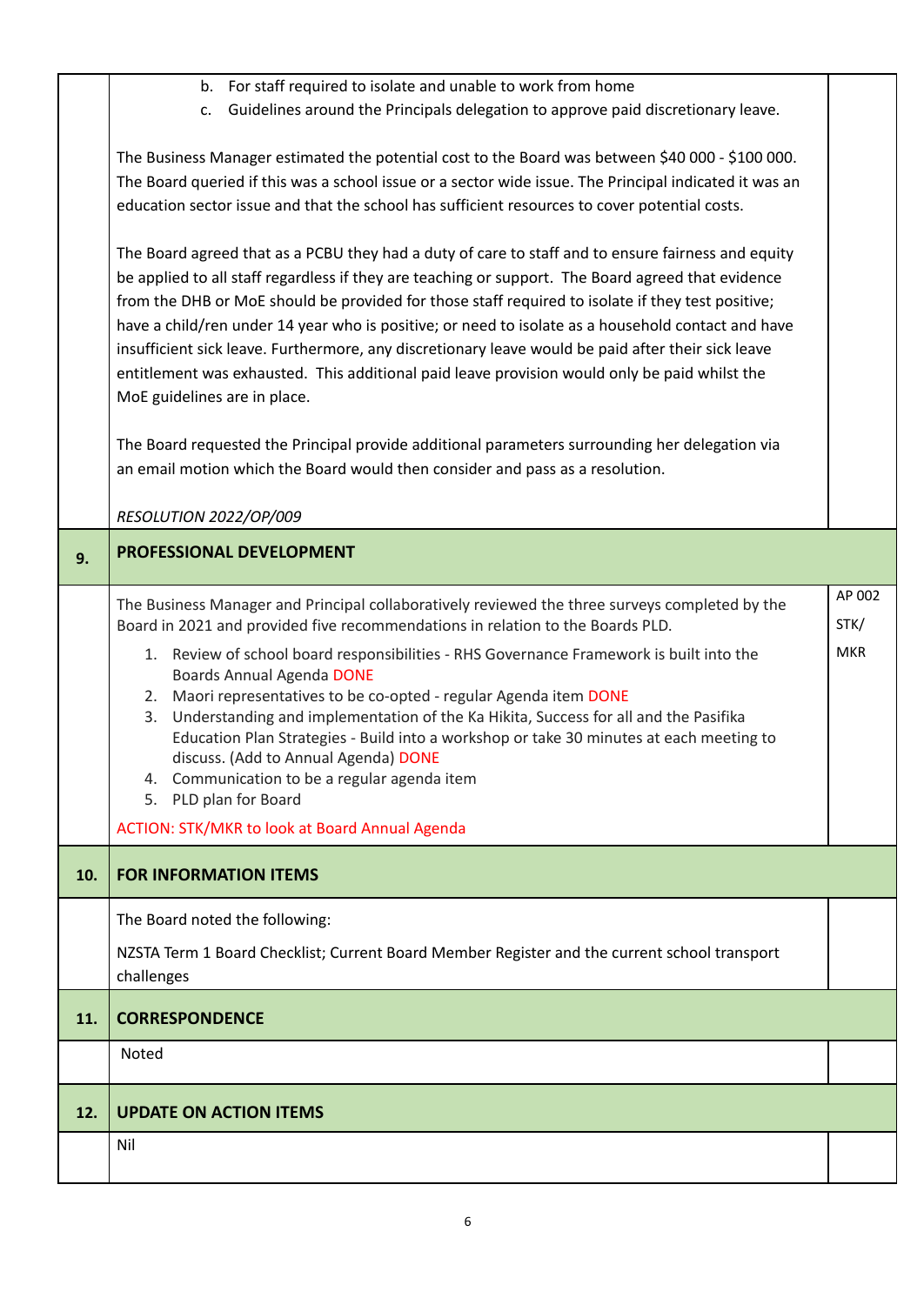| 13.                                                                              | <b>IN- COMMITTEE MEETING</b>                                                                                                                                                                                                                                                                                                                                                                                                                                                                                                                                                                         |  |  |  |  |
|----------------------------------------------------------------------------------|------------------------------------------------------------------------------------------------------------------------------------------------------------------------------------------------------------------------------------------------------------------------------------------------------------------------------------------------------------------------------------------------------------------------------------------------------------------------------------------------------------------------------------------------------------------------------------------------------|--|--|--|--|
|                                                                                  | <b>Resolution</b>                                                                                                                                                                                                                                                                                                                                                                                                                                                                                                                                                                                    |  |  |  |  |
|                                                                                  | "That the public be excluded from this meeting for the consideration of Agenda Items 2-10 of the In-Committee<br>Agenda (Strategic Discussion, Administration, Reports and Information Items). This resolution is made in<br>reliance on section $48(1)(a)$ of the Local Government Official Information and Meetings Act 1987 and for the<br>reasons contained in the Official Information and Meetings Act 1982 s9(2)(a) ("To protect the privacy of natural<br>persons") and s9(2)(j) ("Carry on commercial and industrial negotiations") and that the meeting move<br>In-Committee." Time 8:34pm |  |  |  |  |
|                                                                                  | <b>Moved: Presiding Member</b><br>Carried                                                                                                                                                                                                                                                                                                                                                                                                                                                                                                                                                            |  |  |  |  |
|                                                                                  | Following the conclusion of the In-Committee section of the meeting the public were readmitted at 9.00pm.                                                                                                                                                                                                                                                                                                                                                                                                                                                                                            |  |  |  |  |
| <b>Meeting Closure 9.00pm</b><br>Date of Next Meeting - 30 March 2022 at 6.30 pm |                                                                                                                                                                                                                                                                                                                                                                                                                                                                                                                                                                                                      |  |  |  |  |
| <b>Confirmed as a True and Correct record:</b>                                   |                                                                                                                                                                                                                                                                                                                                                                                                                                                                                                                                                                                                      |  |  |  |  |
| Simon Green                                                                      |                                                                                                                                                                                                                                                                                                                                                                                                                                                                                                                                                                                                      |  |  |  |  |
|                                                                                  | <b>Presiding Member</b><br>Date                                                                                                                                                                                                                                                                                                                                                                                                                                                                                                                                                                      |  |  |  |  |

## **ACTION TABLE:**

| <b>Meeting Date</b> | <b>No</b> | <b>ACTION</b>                                                                                                                                                                                                             | <b>Responsibility</b> | <b>Date Due</b>                       |
|---------------------|-----------|---------------------------------------------------------------------------------------------------------------------------------------------------------------------------------------------------------------------------|-----------------------|---------------------------------------|
| 2021                |           |                                                                                                                                                                                                                           |                       |                                       |
| 3 March             | AP254     | Replacement BOT member co-option                                                                                                                                                                                          | SG                    | working w/Lynne<br>from Tuahiwi       |
| 10 Nov              | AP288     | Kahui Ako pilot info re: stand downs<br>/suspensions                                                                                                                                                                      | <b>DNP</b>            | <b>WIP</b>                            |
| 10 Nov              | AP289     | To correlate results of the surveys - IET and Board<br>Effective Governance Review - and provide<br>feedback to board re: upskilling/Board priorities                                                                     | LWD/STK               | <b>DONE REMOVE</b><br><b>AGENDA 8</b> |
| 15 Dec              | AP290     | Changes to Alcohol policy - Include changes<br>relating to consumption of alcohol at venues<br>that are off school site, EOTC and staff drinks<br>and Forward to Principal and Board members<br>prior to adding to agenda | <b>DNP</b>            | <b>WIP</b>                            |
| 2022                |           |                                                                                                                                                                                                                           |                       |                                       |
| 16 February         | AP001     | Analysis of Student standdown/suspensions in<br>comparison with schools in the Canterbury district                                                                                                                        | <b>STK</b>            | 30 March mtg<br>(Principals rept)     |